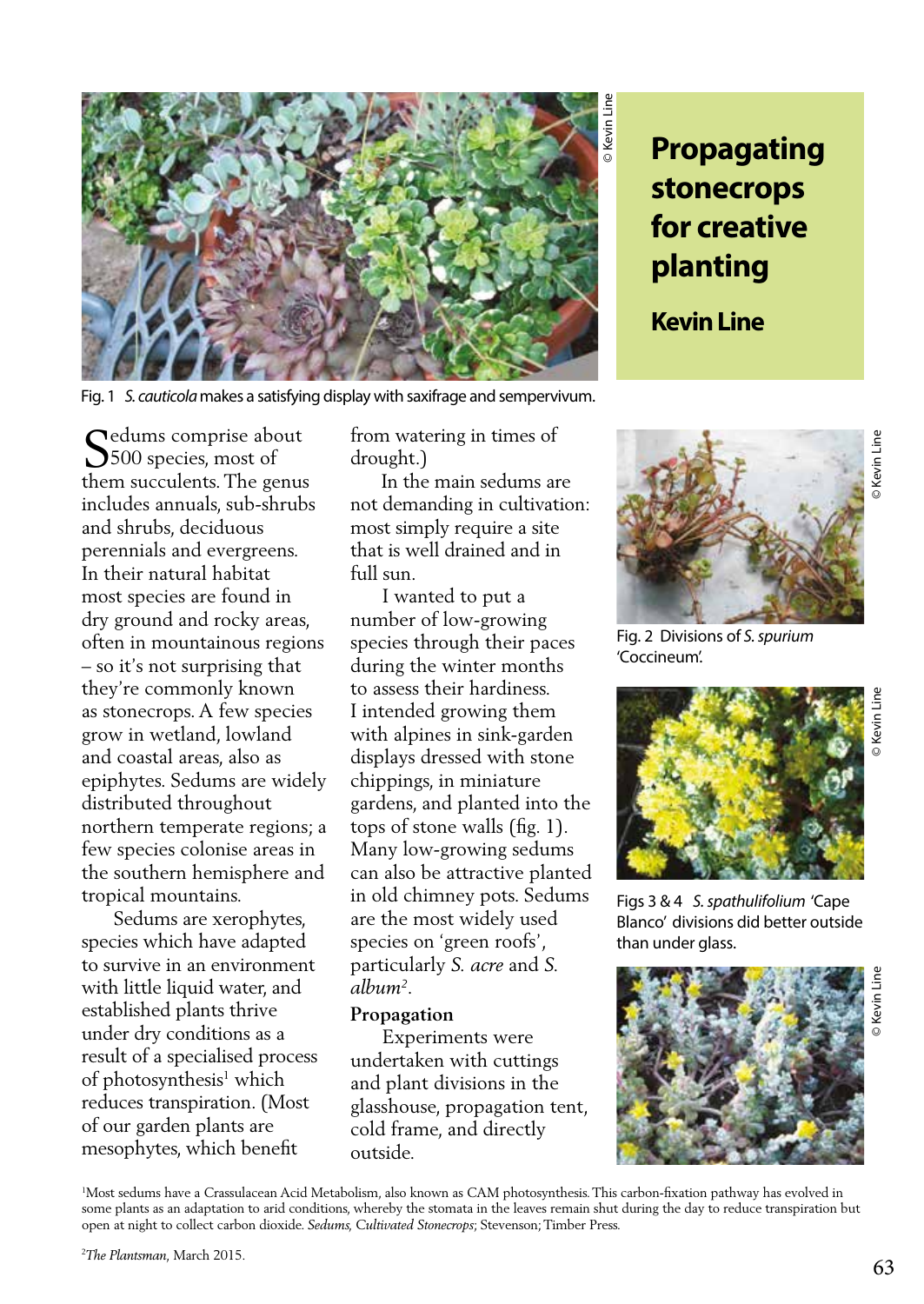

Fig. 5 The varied seed germination rate and seedling development.



Fig. 6 Pricking out *S. forsterianum*  seedlings.

## **Plants grown from divisions and cuttings:**

- *• S. spurium* 'Coccineum' (fig. 2)
- *S. spathulifolium* 'Cape Blanco' (fig. 3)
- *S*. 'Princess' (fig. 7)
- *S. rupestre* 'Angelina' (fig. 8)
- *S. spurium* 'Schorbuser Blut', syn.'Dragon's Blood' (fig. 8)
- *S. hispanicum* var. *minus*  (syn. *S. glaucum*) (figs 8 & 14)
- *S. acre* 'Aureum' (fig. 10)
- *S.* x *rubrotinctum*, the Banana Cactus or Christmas Cheer (fig. 11) *• S. spurium* 'Fuldaglut' (fig 12)

 All of the divisions/ cuttings were put in a very gritty mix, 50/50 grit sand and peat-free compost. A valuable lesson I learned is not to water cuttings immediately after insertion, as soaking them can cause

the stems to rot within the growing mix – when after ten days I lifted a few cuttings of each species the stem tissue was very soft.

 As an experiment, I took cuttings of some of the slightly thickerstemmed species, including the Jelly Bean Plant, or Pork and Beans, *Sedum* x *rubrotinctum*. I put the cuttings on paper in a cool utility area, and after a few days I noticed a callus forming over the cut end of the stem. Only from this point, or after about two weeks, should we consider starting to water the cuttings in the compost.

 Sedums generally tolerate a large diurnal temperature range. In the course of propagating I have observed varied growth in response to hot and cold conditions, both under glass, and propagation/cultivation in the open.





Fig. 7 These are cuttings from a plant labelled *S. ' Princess'* – I'd welcome advice on its true identity. It has proven to be outstanding in flower with 30cm stems in pots outside.



Fig. 8 Plants lined up for division or cuttings. From the top: *S. rupestre* 'Angelina', *S. hispanicum* var. *minus* & *S. spurium* 'Schorbuser Blut' (syn. 'Dragon's Blood').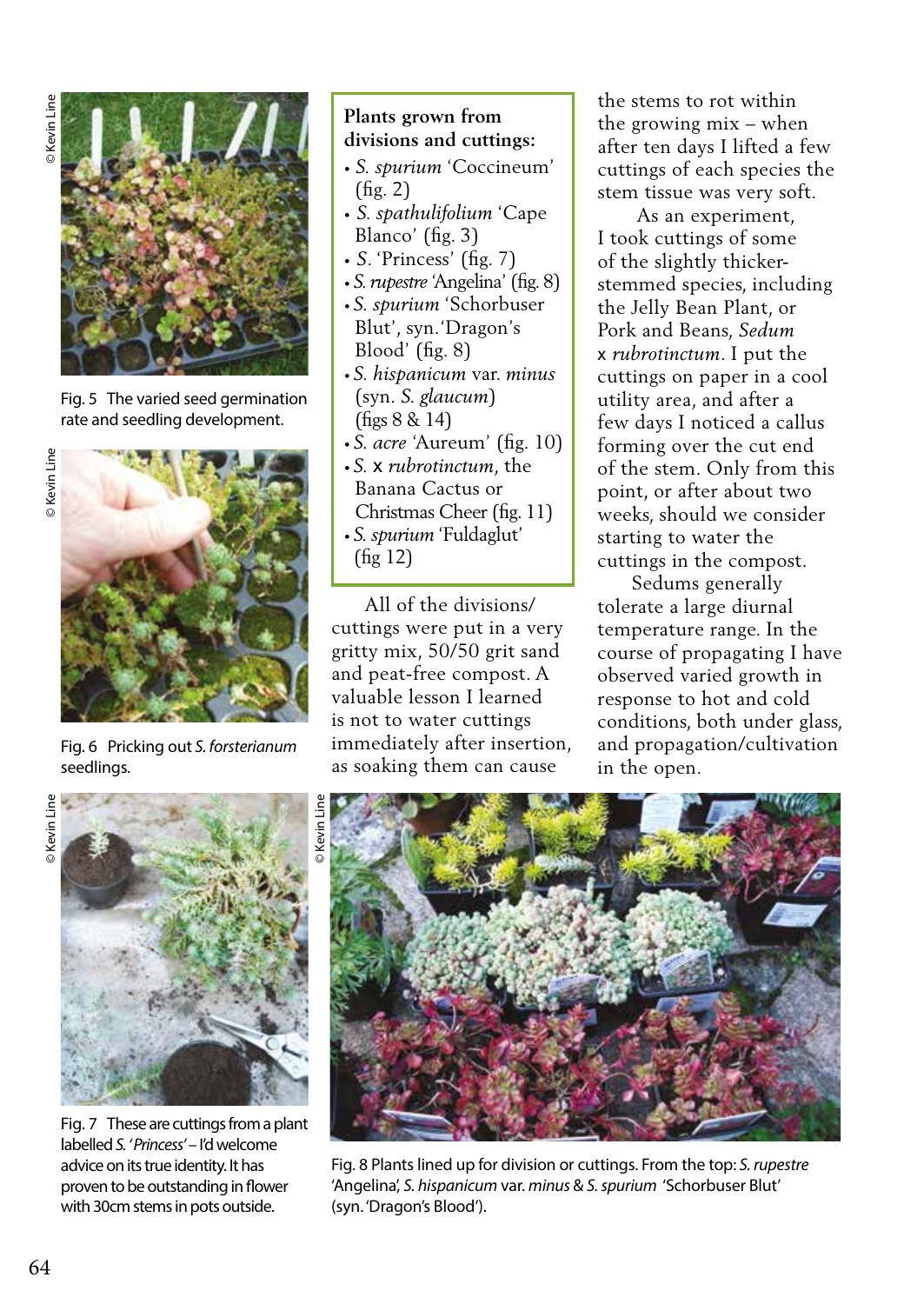The species most affected by variations in temperature was *S. spurium*. In pots under glass the foliage becomes lacklustre in appearance on warm winter/spring days. Shade netting was required in order to sustain the waxy/ glossy appearance of the plants. The divisions of *S. spurium* placed outside remained glossy and healthy in appearance and produced strong basal shoots from the centre of the plants, unlike plants under glass.

 The large majority of cuttings and divisions taken last autumn rooted and grew on with very little watering. The outright failures were those placed directly outside without any watering before cold winter nights. The combination of cold and dry around the roots caused some plants, but not all, to die in these freeze-dried conditions.

 The worst affected were the *S. spurium* group, though *S. spurium*  'Coccineum' performs extremely well as an edge of the border plant throughout the winter when planted in the autumn as a pot-rooted plant. Plants outside were not affected if they were watered in the evening prior to cold nights.

 With the correct cultivation, all species proved hardy down to the coldest recorded temperature of –7ºC, hardiness rating H4,



Fig. 9 Seen here thriving on the slate roof of our Victorian cottage, Wall Pepper, or *S. acre*, is a mat-forming plant for dry stone walls and rockeries.

though previously I have seen most of them survive harsher temperatures.

## **Plants grown from seed:**

- *• S. acre* 'Oktoberfest'
- *• S. spurium* 'Purpurteppich' (syn. 'Purple Carpet')
- *• S.* Mixed Species (from Chiltern Seeds)
- *• S. spurium* 'Coccineum'
- *• S. acre*
- *• S. forsterianum* subsp. *elegans*  'Silver Stone'
- *• S. selskianum* 'Goldilocks'
- *• S. spurium* 'Summer Glory'

 The seeds were sown in late October 2014. I wasn't able to pay them much attention, but even despite my negligence and some dry periods the seeds germinated in 6 weeks. The young plants have been grown on in modular seed trays under glass; pricking out started in late July. The hardiness of the young plants at the seedling stage is impressive, not covered by fleece at –7ºC under glass.



Fig. 10 Although Goldmoss Stonecrop, *S. acre* 'Aureum', looks fragile, it's extremely hardy and makes excellent ground cover.



Fig. 11 *S.* x *rubrotinctum* has beautiful, glossy, succulent leaves. But although it was labelled hardy, it didn't survive the winter outside.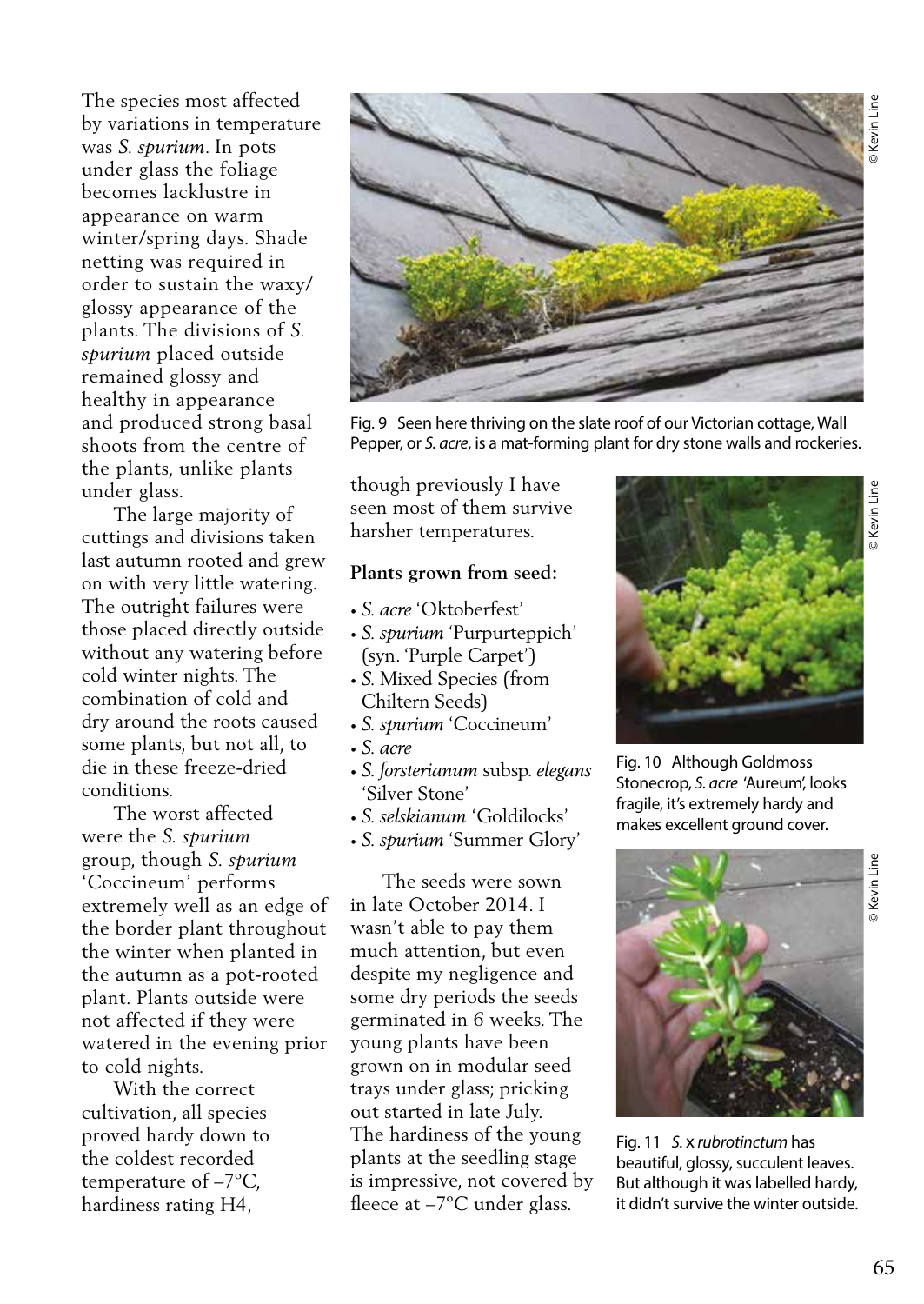

Fig. 12 *S. spurium* 'Fuldaglut' flowering in late July this year.



Fig. 13 *S. cauticola* is impressive in flower.



Fig. 14 *S. hispanicum* var. *minus*  looks as if it would be tender, but has proven hardy.

## **Outstanding sedums for flowering display**

 Two species of sedums proved to be outstanding performers under exposed conditions in outdoor beds, the pots placed in trays in their outdoor positions: *S. spathulifolium* from divisions, and *S. rupestre* 'Angelina' from cuttings.

*S. spathulifolium* **'Cape Blanco'** has been the most outstanding performer propagated from plant divisions. It is indigenous to the coastal ranges of California, inhabiting rocky slopes and sandy soils where competition from other plants is minimal. In the wild, spirally arranged leaves form at soil level, and rootless rosettes are produced from straight stolons so the increased weight causes the rosettes to cling on to bare rock. Short, compact inflorescences of bright golden yellow flowers are produced in early summer. The form 'Cape Blanco' is commonly seen in North American gardens.

 Divisions were made in late August 2014 and placed in 9cm square pots in the cool glasshouse, the propagation tent, and directly outside. The roots were still set within a firm plug of compost after being divided from the parent plant. Unlike the cuttings, I watered the divisions directly after repotting but minimal watering was given once the divided plants began to establish.

 At the time of flowering in May/June 2015, the most outstanding results are from divided plants placed outside in trays. Cold spring temperatures combined with high rainfall have enhanced flowering performance. Plants under glass have less foliage compared to plants in the propagation tent and plants placed outside in the trays.

 There is a noticeable difference in the yellow inflorescences of the divided plants propagated under varying conditions. The plants propagated outside have more open and colourful inflorescences compared with those raised under glass; also their stems are half red and half yellow.

 *S. rupestre* **'Angelina'** is a native of Central and Western Europe. This sturdy plant can grow in extreme conditions in sand dunes within coastal regions and up to 200m in the Pyrenees. Known as the Crooked Stonecrop, it produces bright golden yellow inflorescences and its succulent leaves are stiff to the touch.

 Cuttings were taken in late November 2014 and placed in 7cm round pots. The cuttings were not watered for about two weeks to allow the stems to callus within the compost. Interestingly, at the time of taking the cuttings the leaves were entirely yellow, but by mid- to late autumn half of the leaf surfaces had turned red. The red deepened after rain.